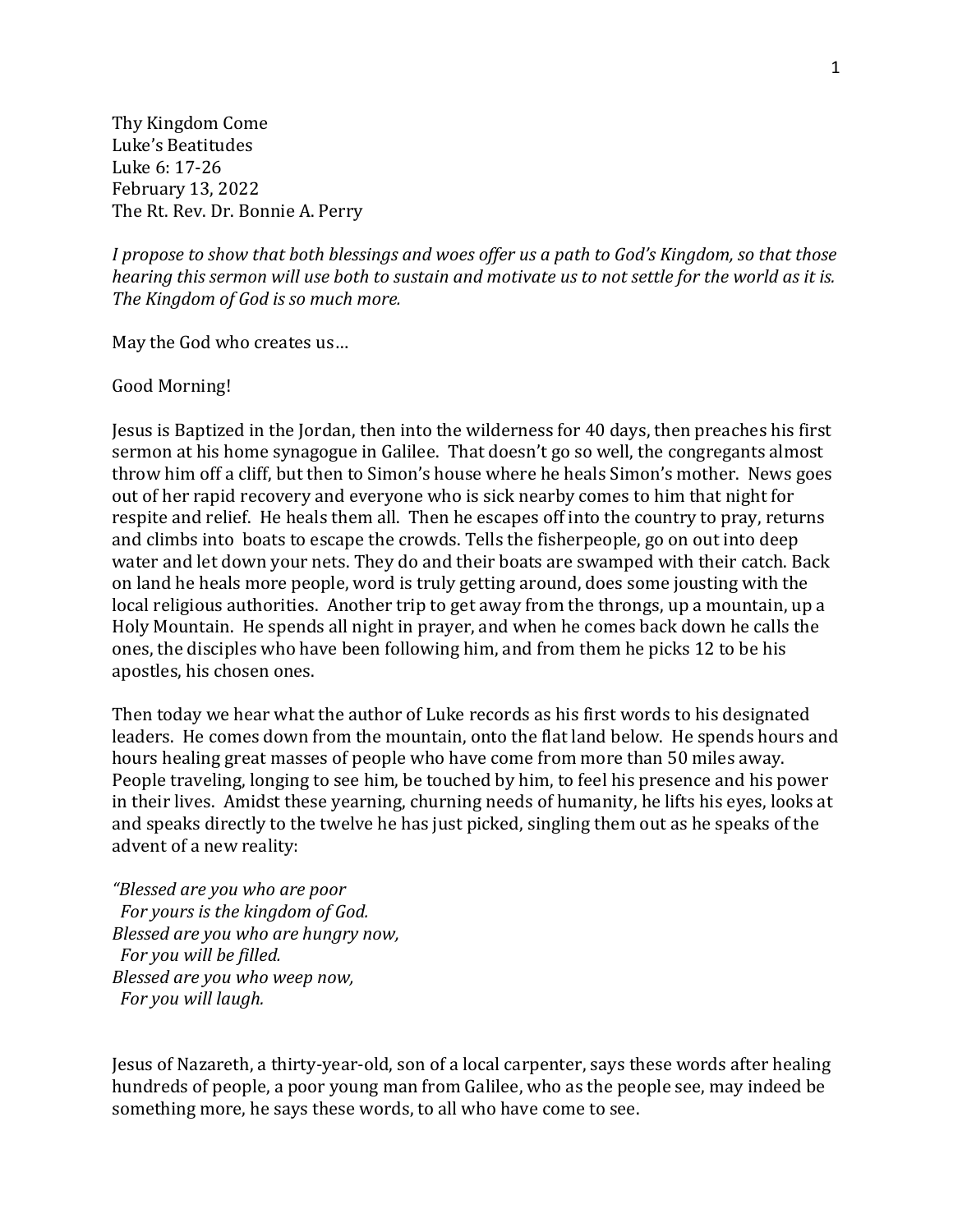Can you imagine yourself there? Can you feel the energy in the crowd? The unquenched longing lingering in the air…

What do these words mean?

What do they mean to you? To me? Are you poor? Are you hungry? Are you holding back tears?

*Blessed are you who are poor…*

There are lots of ways of being poor. Lots of real ways of being poor.

I think of all the people who are in the midst of this COVID reality and really examining their lives. And not liking what they are seeing. I believe, the great resignation we are seeing in our workplaces is a direct reflection of the poverty people experience in their jobs. A scarcity of appreciation, an absence of recognition, and a never-ending waterfall of needs and as a result now teachers, physicians, nurses and other trained medical personnel, law enforcement officers, EMS technicians, and even clergy are laying down their calls.

The scarcity and poverty of appreciation combined with the grinding responsibilities is just too much.

And then there are those of us who have realized that ground beef is now \$6 a pound, our rents seem to be on an escalator and gas and electricity prices aren't far behind. We know about being poor.

## *Blessed are you who are hungry?*

Some of us yearn for food for our bodies and some of us need it for our souls. It has been a long, long, long two years and we are bone weary and starving for hope. We are hungry in our stomachs and our souls.

## *Blessed are you who cry?*

Really. I'm tired of crying. Preventable deaths from this virus, from unsecured, misused guns. From the wear and tear of not really being able to be with each other. Tears of frustration as yet another hoped for plan takes a dive.

I can now, once I actually allow myself to feel: poverty, hunger, grief. It's all real.

He said to them, this day, now it is being fulfilled: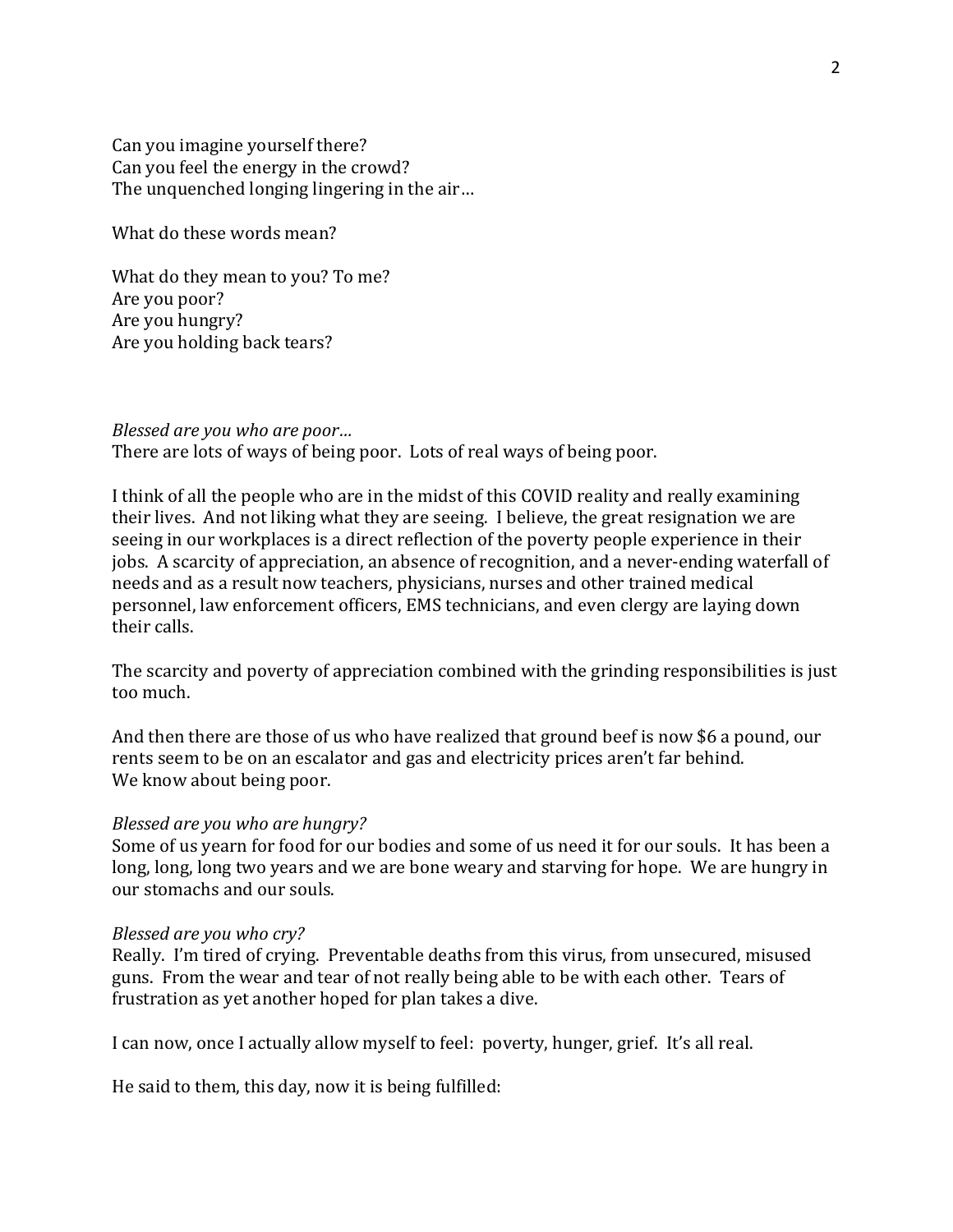*Blessed are you who are poor, For yours is the Kingdom of God. Blessed are you who hunger now, For you will be filled Blessed are you who weep, For you will laugh.*

Friends can you stand on the plain with the crowd, next to me, and hear this man say these words and believe?

Sometimes I think I've heard some pieces of scripture too much for them to make an impact. This maybe of those pieces. But then a colleague of mine encouraged me to look at Scriptural theologian Eugene Peterson's rendition of these words in his paraphrase of the bible.

Listen with me, to what Eugene Peterson has written

*You're blessed when you've lost it all. God's Kingdom is there for the finding.*

*You're blessed when you're ravenously hungry. Then you're ready for the Messianic meal.*

*You're blessed when tears flow freely. Joy comes with the morning. The Message p 1877*

On that day, Jesus also offered more than blessings. He was also very clear that those of us who are rich, fed and laughing, will find these gifts to be transitory.

Jesus said,

*Woe to you who are rich, For you have received your consolation, Woe to you who are full now, For you will be hungry. Woe to you who are laughing now, For you will mourn and weep.*  Luke 6:24-25

Or as Theologian Peterson says,

*[But] it's trouble ahead if you think you have it made. What you have is all you'll ever get.*